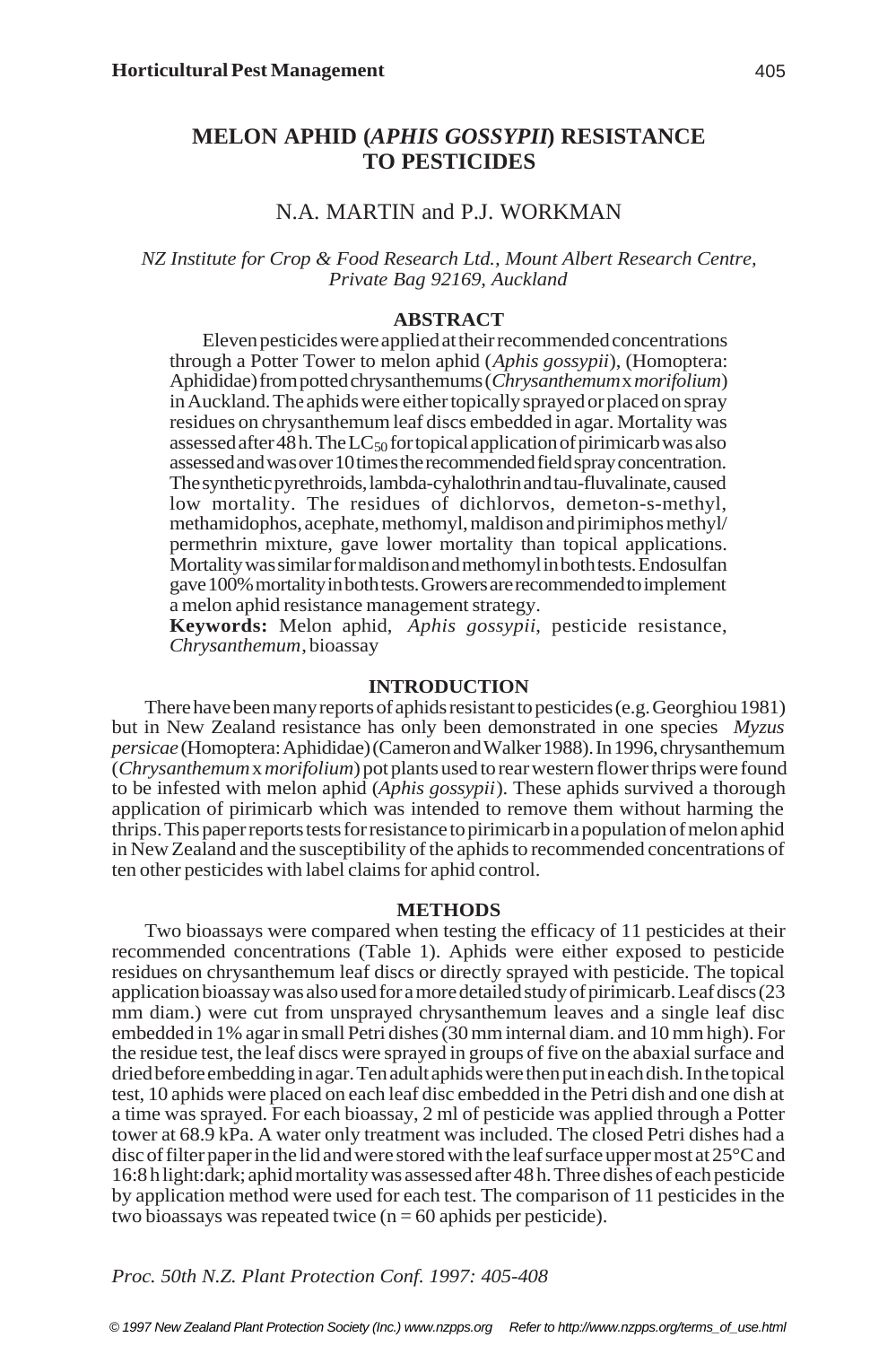A further bioassay was carried out to estimate the  $LC_{50}$  of pirimicarb to assess possible resistance in comparison to the recommended dose. The aphids were sprayed on a leaf disc. After a range finding test, mortality of melon aphids to five or six concentrations of pirimicarb was determined in four repetitions of the bioassay. Ten dishes containing ten aphids were used for each dose in each of the four repetitions.

The aphids were obtained from chrysanthemum plants grown by a commercial nursery. They were reared on plants from the same nursery. Voucher specimens were deposited in the NZ National Arthropod collection, Landcare, Auckland.

| Pesticide<br>category           | Common<br>chemical<br>name                             | Pesticide<br>formulation | Recommended<br>application<br>rate  |                    | Mortality<br>of aphids<br>(percent)       |            |
|---------------------------------|--------------------------------------------------------|--------------------------|-------------------------------------|--------------------|-------------------------------------------|------------|
|                                 |                                                        |                          | $(g \text{ or } ml)$<br>100 litres) | $g$ a.i./<br>litre | Topical Pesticide<br>application residues |            |
| Carbamate                       | methomyl<br>pirimicarb                                 | Lannate<br>Pirimor       | $120 \text{ ml}$<br>25g             | 0.24<br>0.125      | 97<br>3                                   | 85.5<br>10 |
| Cyclodiene                      | endosulfan                                             | Thiodan                  | 200 ml                              | 0.71               | 100                                       | 100        |
| Organo-<br>phosphate<br>(OP)    | dichlorvos                                             | <b>Dichlorvos</b>        | $100 \text{ ml}$                    | 1.0                | 100                                       | 20         |
|                                 | maldison                                               | Malathion                | $200$ ml                            | 1.0                | 100                                       | 91.1       |
|                                 | demeton-S-<br>methyl                                   | Metasystox               | $100$ ml                            | 0.25               | 87.9                                      | 28.9       |
|                                 | acephate                                               | Orthene                  | 100g                                | 0.75               | 72.1                                      | 54.6       |
|                                 | methamidophos Tamaron                                  |                          | $150$ ml                            | 0.9                | 100                                       | 78.9       |
| Synthetic<br>pyrethroid<br>(SP) | lambda-<br>cyhalothrin                                 | Karate                   | $20 \text{ ml}$                     | 0.02               | 4.7                                       | 8.4        |
|                                 | tau-fluvalinate                                        | Mavrik                   | $40$ ml                             | 0.05               | 18.6                                      | 6.4        |
| Mixture<br>SP & OP              | permethrin (SP) Attack<br>pirimiphos-<br>methyl $(OP)$ |                          | $100$ ml<br>100<br>0.025<br>0.475   | 48.1               |                                           |            |
|                                 | untreated<br>(water only)                              |                          |                                     |                    | 3.3                                       | 2.8        |

#### **TABLE 1: Mortality of melon aphid in two bioassays following use of recommended concentration pesticides with label claims for aphid** control. LSD  $(5\%) = 15.75$   $(d\hat{f}=119)$ .

Percent mortality of aphids treated with the recommended concentration of 11 pesticides (residue and topical) was examined using analysis of variance (ANOVA). The standard checks of assumptions indicated that the data did not need transforming before analysis.

Mortality from the pirimicarb dose-response experiments was modelled using a logistic dose-response curve in natural log of dose:

$$
\% \text{ Dead} = C + \frac{100 - C}{}
$$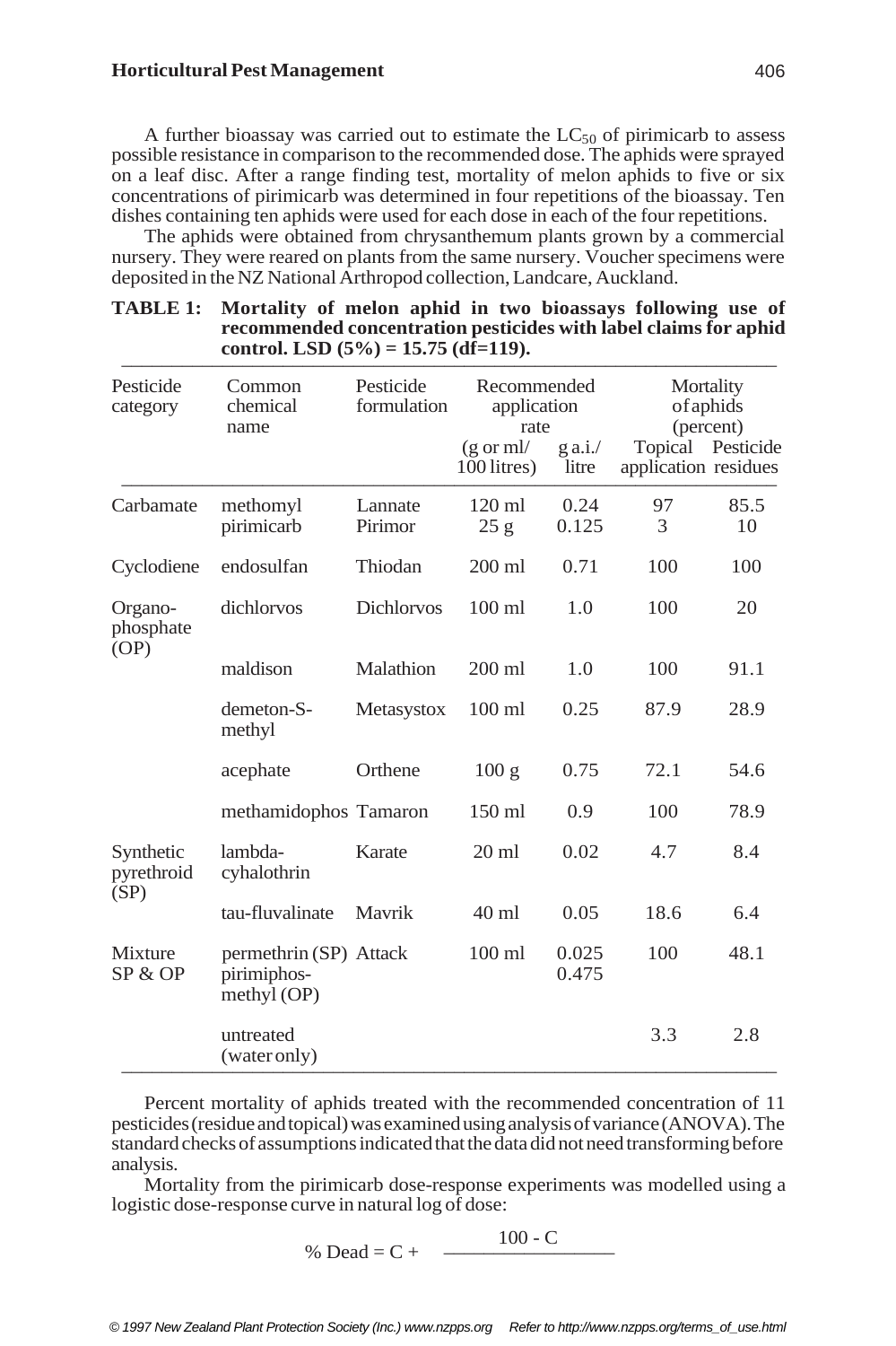$$
1+e^{b(ln(Dose) - ln(LC_{50}))}
$$

where b is related to the steepness of the curve at dose= $LC_{50}$ , C is % natural mortality (at dose=0), and LC $_{50}$  is the dose which kills half of the remaining (100-C)% insects. This model was fitted to the data as a Generalised Linear Model (McCullagh and Nelder 1989) using Genstat (Genstat 5 Committee 1993), taking account of the binomial nature of mortality data. The model was fitted several times with the parameters ( $LC_{50}$ , C and b) either being the same for, or allowed to vary between, the four experiments. The results of fitting these various models were compared to test whether any or some of the parameters varied between the four sets. A logistic regression was also fitted to estimate the mean mortality for each dose in each experiment. This also gave an estimate of the underlying random variability in the data around the means (dispersion), and, by comparison, allowed a test of goodness of fit for the other models (i.e. how well any model described the mean responses).

## **RESULTS**

ANOVA of mortality of aphids caused by application of the recommended concentration of pesticides showed significant (P<0.001) interaction between pesticides and bioassay type (Table 1). Residues on leaf discs of five pesticides, acephate, demeton-S-methyl, dichlorvos, methamidophos, and a mixture of pirimiphos methyl and permethrin gave reduced mortality (P<0.05) compared with topical application. In the topical application bioassay, mortality caused by three pesticides, lambda-cyhalothrin, pirimicarb and tau-fluvalinate, was not different (P>0.05) from that for untreated aphids. In the residue test, only two pesticides, endosulfan and maldison, caused mortality not different (P>0.05) from 100%.

There was considerable variation between the dose-response experiments with pirimicarb (Table 2), with the LC<sub>50</sub> and P (but not b) varying  $(P<0.05)$  between them. Thus, the  $LC_{50}$  for each experiment is presented. There was no lack of fit for this model, indicating that it described the mean responses adequately. In all cases, the  $LC_{50}$  was more than 10 times the recommended concentration, confirming that the poor kill from spraying the aphids on chrysanthemum plants was due to resistance. The variability between tests may have been due to the continued exposure of the aphids to pesticides on the pot plants on which they were reared, and variability in the quality of the unsprayed chrysanthemum leaves used for the bioassays.

**TABLE 2: Mortality of melon aphid 48 h after spraying aphids on chrysanthemum leaves with different concentrations (g a.i./litre) of pirimicarb on four occasions. Control mortality, (C), varied between 2.3 and 16.4%, b = 2.010 (S.E. 0.134), df=234. Standard errors and confidence limits are based on the dispersion estimated from the**  $logistic$  regression.

| Date tested | Dose(g/litre) |      |                        |
|-------------|---------------|------|------------------------|
|             | $LC_{50}$     | S.E. | 95 % confidence limits |
| 15 Oct 96   | 1.44          | 0.17 | $1.11 - 1.78$          |
| 22 Oct 96   | 3.38          | 0.36 | $2.78 - 3.98$          |
| 5 Nov 96    | 8.57          | 0.76 | $7.08 - 10.07$         |
| 21 Nov 96   | 3.94          | 0.34 | $3.28 - 4.60$          |

## **DISCUSSION**

Although it is unlikely that several pesticides, e.g. pirimicarb, acephate and the pyrethroids, will give field control of melon aphid, there is no measure of level of resistance in the population from chrysanthemums, because the susceptibility to pesticides was not compared to a known susceptible population. Different populations of melon aphid may have various combinations of resistance to pesticides (e.g. Hollingsworth *et*